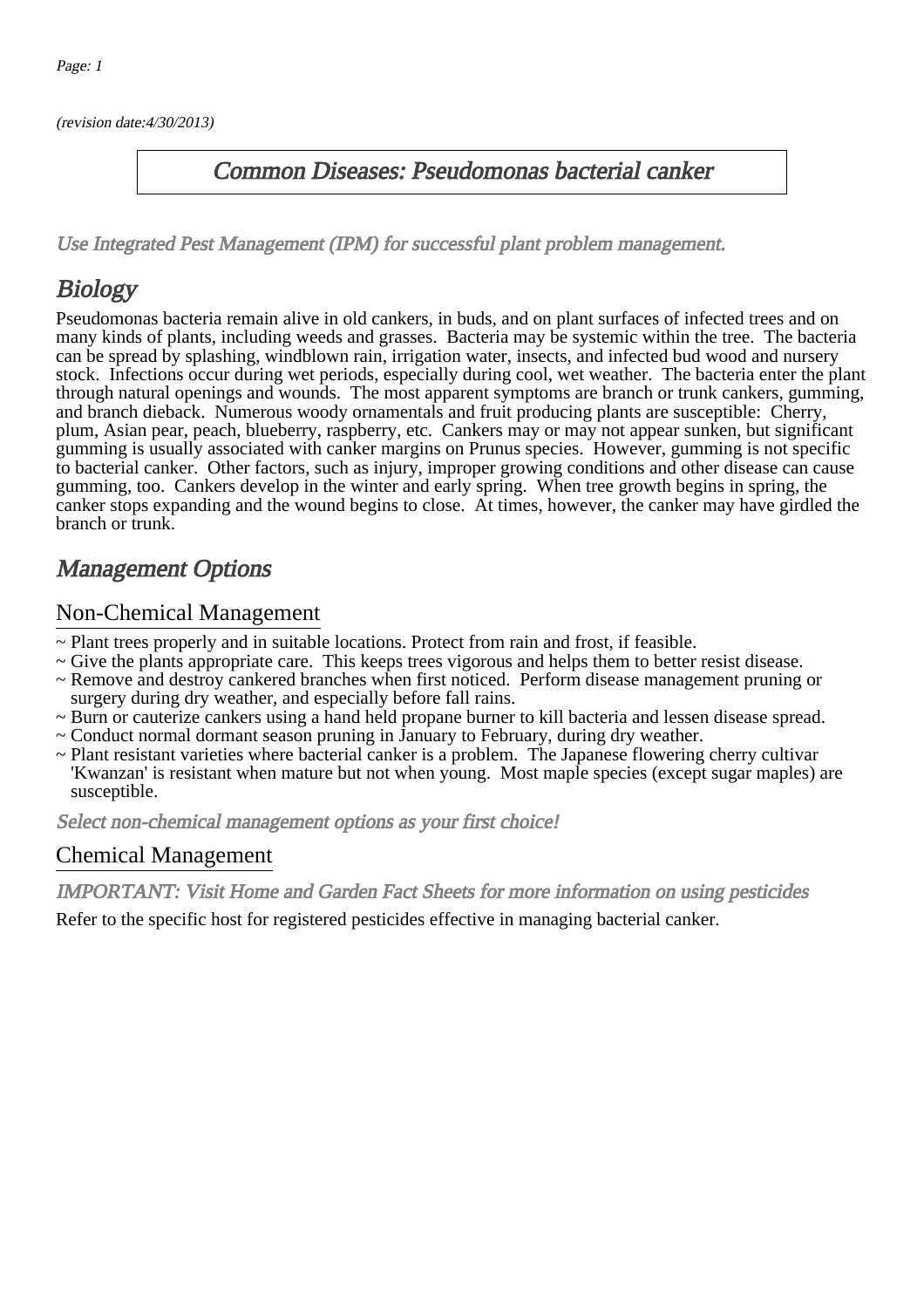# Common Diseases: Pseudomonas bacterial canker

## Images



Caption: Pseudomonas bacterial canker on apuo<br>cherry ~ Photo by: R.S. Byther

- 
- Caption: Incisions showing brown discoloration from bacterial canker ~
- ~ Photo by: R.S. Byther

~ Caption: Pseudomonas leaf spot ~ Photo by: R.S. Byther